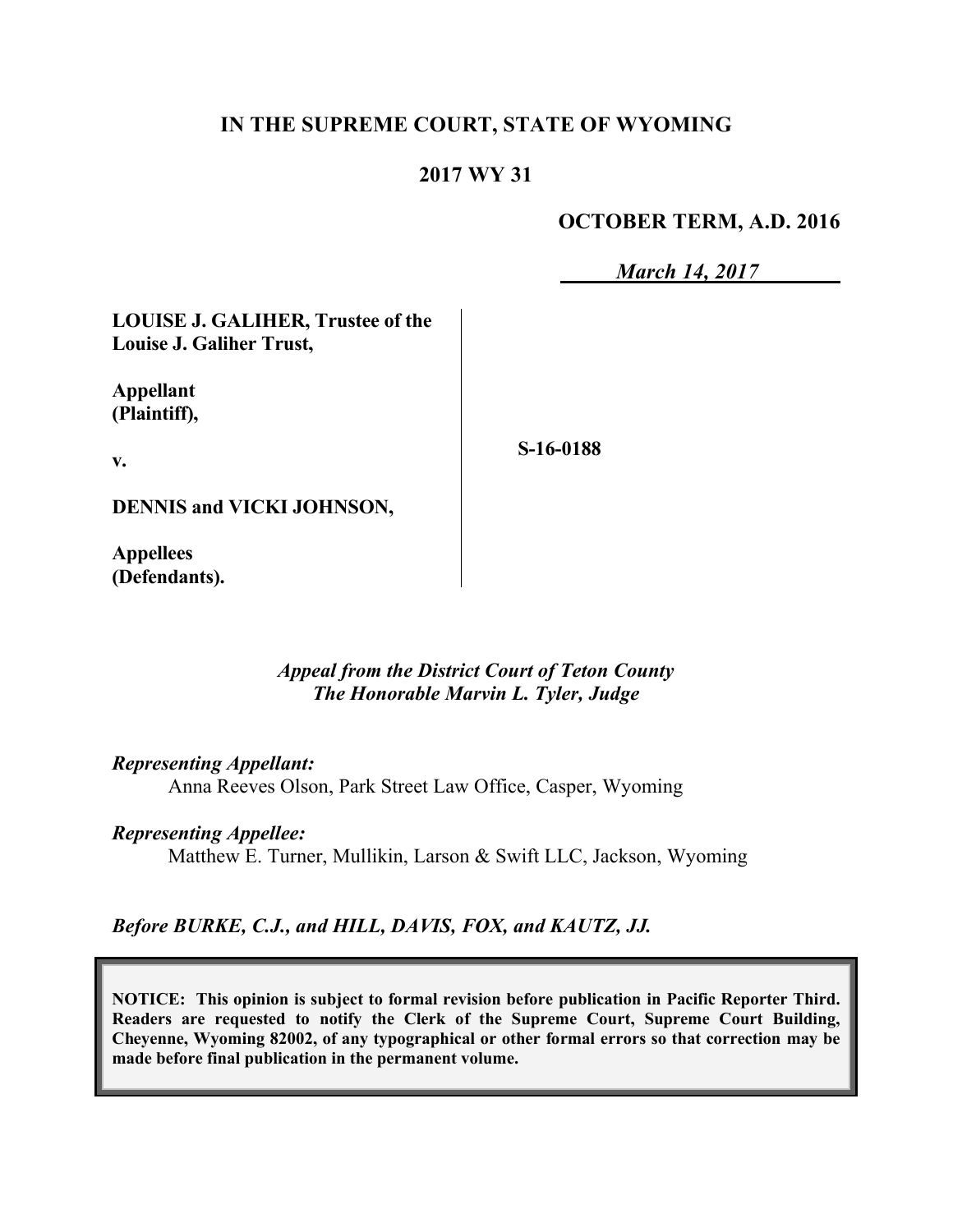## **DAVIS**, **Justice.**

[¶1] Louise Galiher appeals from a judgment ruling that title to a portion of her property<sup>1</sup> had vested in her neighbor Dennis Johnson and his wife by adverse possession. We reverse and remand

#### **ISSUES**

 $[$ [2] Galiher asserts that the district court erred as a matter of law in three respects: (1) in concluding that the Johnsons had established a *prima facie* case of adverse possession, despite their inability to show that their use of the disputed property was hostile and under a claim of right; (2) in calculating when the statute of limitations began to run to bar claims against the Johnsons' use of the property; and (3) in refusing to consider evidence that previous owners of Galiher's property were simply accommodating a neighbor when they allowed the Johnsons to park on the disputed property.

[¶3] However, at the core of each of those assertions, as presented in both Galiher's opening and reply briefs, is a single question of law that in our view is determinative of this case:

> Did the district court err when it determined it could not consider Johnson's out-of-court statements as evidence that his use of the disputed property had always been permissive?

### **FACTS**

[¶4] The parties' dispute relates to Lot 21 and Lot 23 of the High Country subdivision in Teton County near the town of Jackson, Wyoming. In 1977, Johnson's wife Vicki and her former husband, Rick Hollingsworth, purchased a home situated on Lot 21. The couple divorced in 1984. Johnson met his wife in 1985 and married her the following year. In 1990, Hollingsworth conveyed his interest in the property to the Johnsons, who have continued to live there.

[¶5] Lot 23 is directly south of Lot 21. Between 1978 and Galiher's purchase in early March of 2013, the ownership of Lot 23 had changed eight times. The following map shows the two lots and the disputed portion of Lot 23.

 $1$  Galiher obtained the property in her capacity as trustee of the Louise J. Galiher Trust and has litigated this property dispute in that capacity. The disputed area covers 1,208 square feet.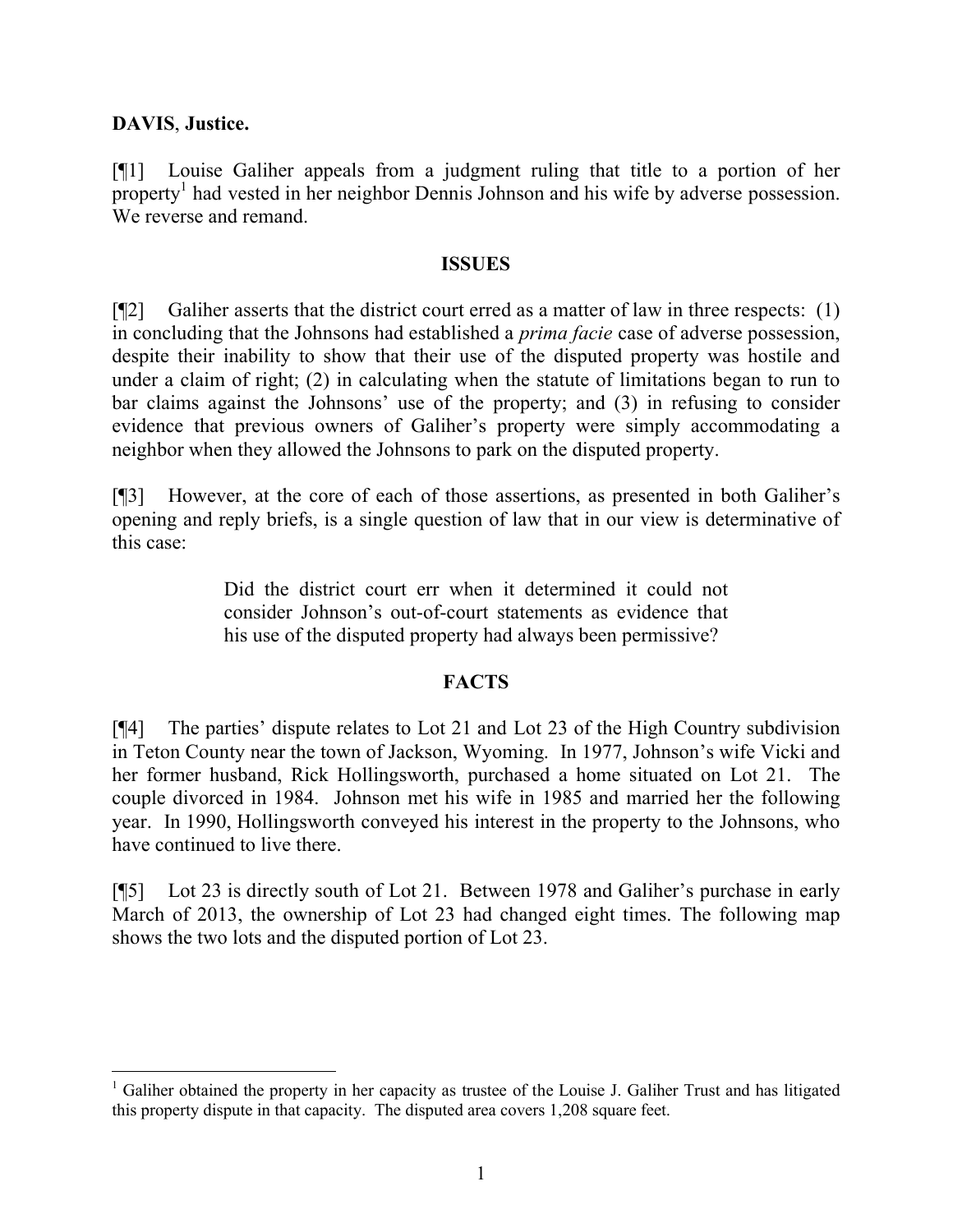

The following photo, which was not an actual exhibit presented at trial but rather an enlarged photo of a portion of Appellant's Exhibit D-38, is an aerial view of the lots and disputed property. The markings on the photo were placed there by Appellant's counsel.

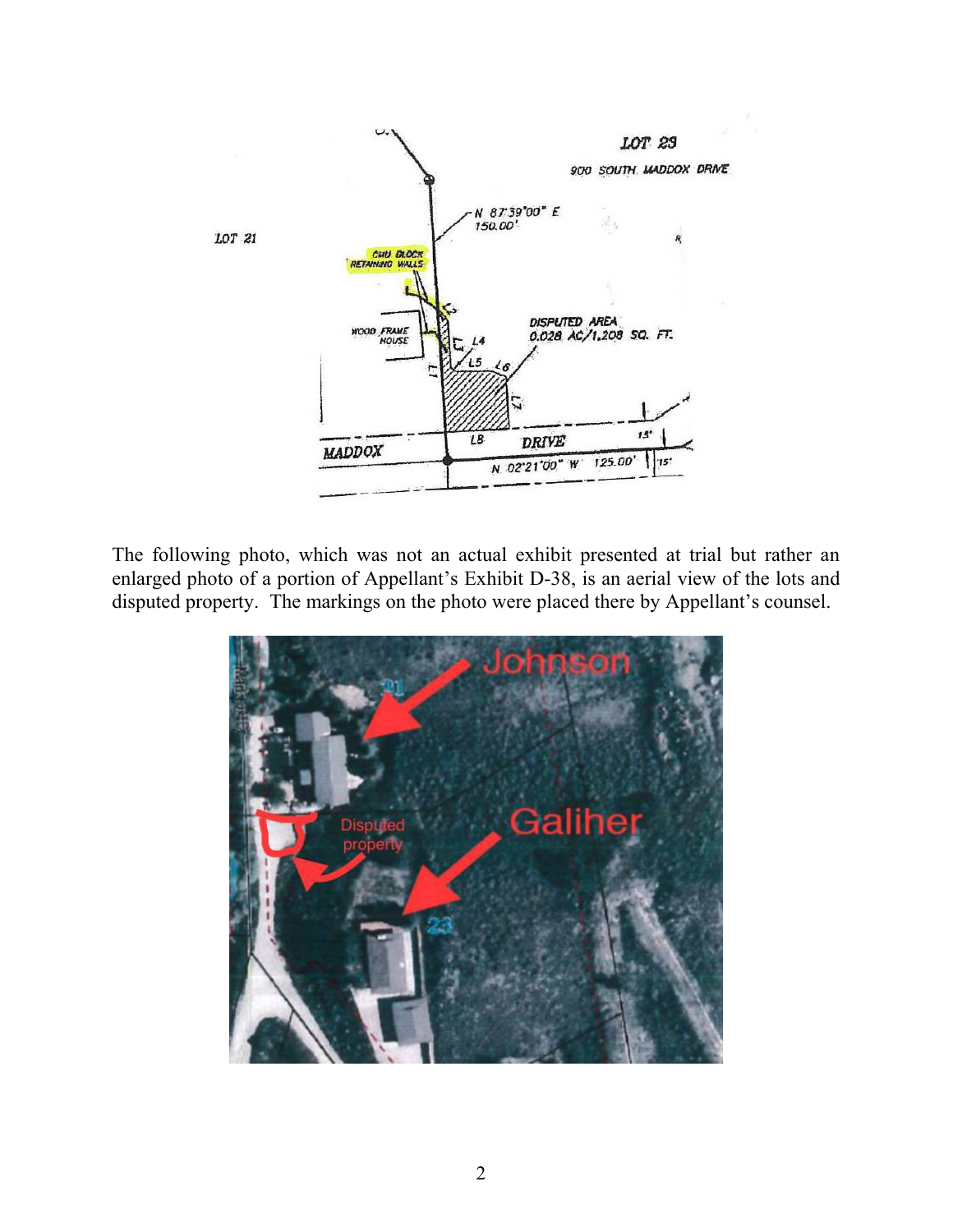[¶6] On April 15, 2013, Galiher received the report of a survey she had commissioned and set out to examine the boundaries of Lot 23. In the extreme northwestern corner of her property she discovered what appeared to be a scattering of junk covered in part by weeds that were three feet high, as well as evidence of vehicles parking on her property. She then phoned the county planning and development office about the process she would have to pursue to have the junk removed. That inquiry led Jennifer Anderson, the planning office's code compliance officer, to send a letter to Johnson about the issue on April 22, 2013. Sometime after discussing the matter with Anderson, and telling her that prior owners had given him permission to use that corner of Lot 23, Johnson telephoned Galiher.

[¶7] Johnson also informed Galiher that previous owners of Lot 23 had given his family permission to use that corner of her property for parking for a number of years, and he asked for her permission to continue that use. He promised he would maintain it in a manner that was acceptable to her. Galiher denied him permission, but granted his request for forty-eight hours to remove his things. When Johnson then asked if guests could use it for overflow parking on those limited occasions when he was hosting a party, she told him she would have to think about it.

[¶8] A week or more later, 2 Johnson called Galiher a second time and told her he was not going to remove his things from her property, and that he would continue to use it as he had been because he felt he had a right to be there. He did not tell her what prompted him to change his mind.

[¶9] On May 11, 2013, Galiher saw that Johnson was still occupying her property, asked her friend Mary Martin to drive out to serve as a witness, and requested that a deputy sheriff be sent to the scene. While Galiher spoke to the deputy, Martin recognized Johnson as an old acquaintance from days when they both worked as department heads for Teton County. Consequently, she went to speak with him.

[¶10] When Martin asked what he was doing, Johnson replied that he was getting his "stuff cleaned off this property" because his neighbor was upset. He also informed Martin that previous owners of the property had given him permission to use this small corner of it, and that he was really upset the new owner was not being similarly neighborly.

[¶11] On May 24, 2013, Galiher sued to quiet title to Lot 23, alleging that the Johnsons' use of the disputed portion of her property had been permissive. The Johnsons filed an answer and counterclaim seeking to quiet title to the disputed parcel based upon adverse

l

<sup>&</sup>lt;sup>2</sup> The record is unclear in this regard. Johnson testified that the second call took place about a week after the first, but he also testified that the second followed a visit from a sheriff's deputy. The record reveals only one such visit, and it occurred on May 11, 2013. Johnson conceded that he may have told a visiting deputy that he had been given permission to use the disputed property by previous owners of Lot 23.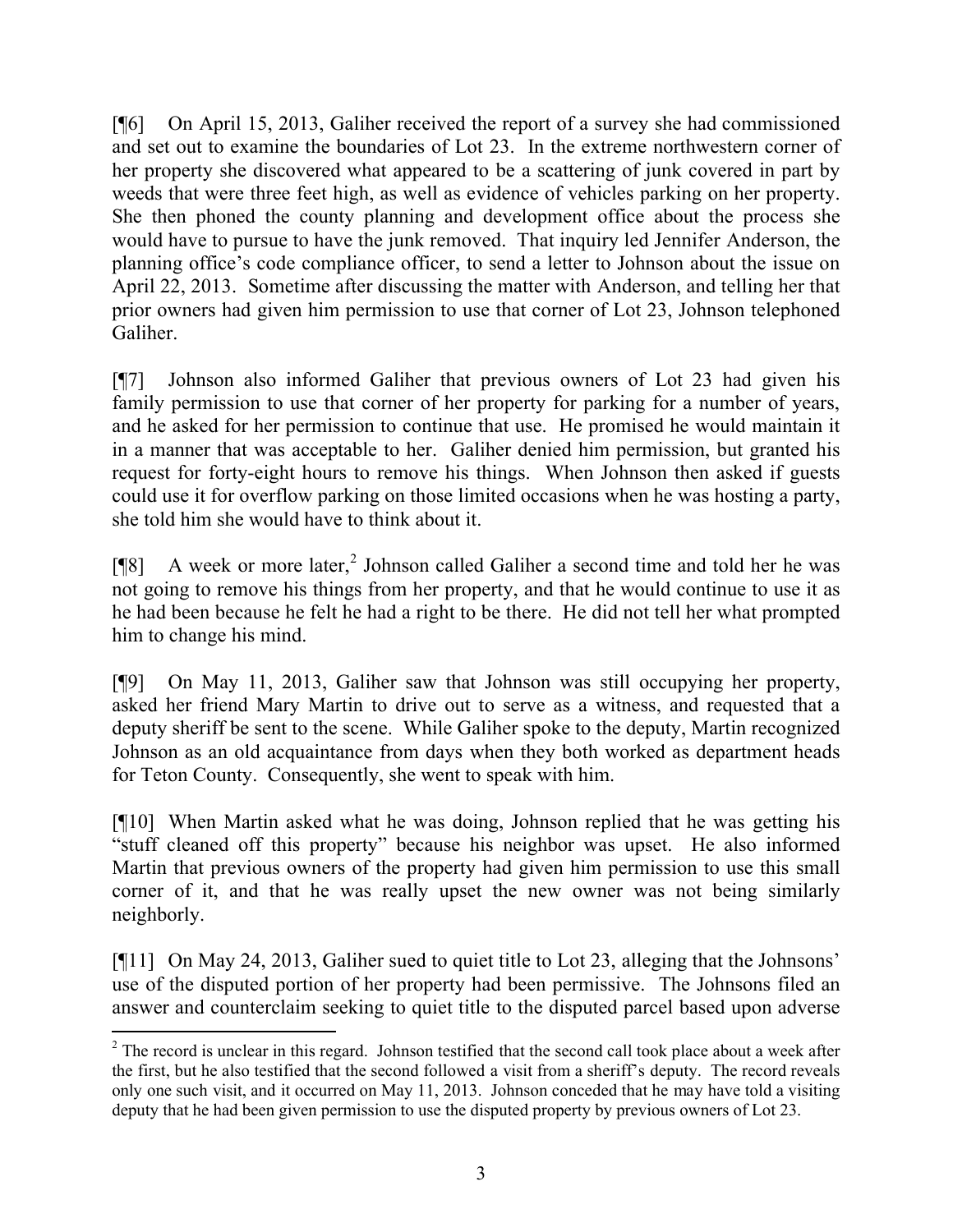possession on July 16. On June 20, 2014, they filed a motion for a summary judgment, which the district court denied on December 1, 2014. The court concluded that contested issues of material fact existed with respect to whether Johnsons' use of the disputed property was sufficiently open, notorious, exclusive, and hostile, and whether use of the property was permissive. A bench trial was thereafter held on July 28, 2015.

[¶12] At the trial, Hollingsworth testified that when he and his then wife purchased the house on Lot 21, there were two retaining walls, the southern ends of which later were found to intrude slightly onto Lot 23. After two to three years of living there, he converted the garage on the southern end of the house into a family room and built a new garage and driveway on the northern end of the home. He believed that from that time until his divorce his family parked exclusively in the new garage and driveway. However, on occasions when they hosted numerous guests, some would park in the disputed area when the old driveway was full.

[¶13] Johnson testified that use of the disputed area increased somewhat after he married Hollingsworth's ex-wife. Each of them had a private vehicle and an employer-provided work vehicle. During winters, the slope of the northern driveway sometimes made it impractical to park there, so vehicles that could not be stored in the garage were parked in the disputed area. Their parking needs increased after 1988 due first to their children reaching driving age, and later to the Johnsons' decision to take in renters after the children moved out, as well as the periodic return of some of the children and their families to live in the home.

[¶14] Johnson also testified that he placed other items on the disputed property to the east of the area used for parking. He kept construction materials there during remodeling work from 2000 to 2003, and he parked a pop-up camper there for five years. During the remodeling, he moved a small portable shed that he previously kept close to his house onto the disputed area, and he placed a short portable wooden boardwalk there. Neither of those items was secured to the ground. The following photograph shows the parking area and the shed.

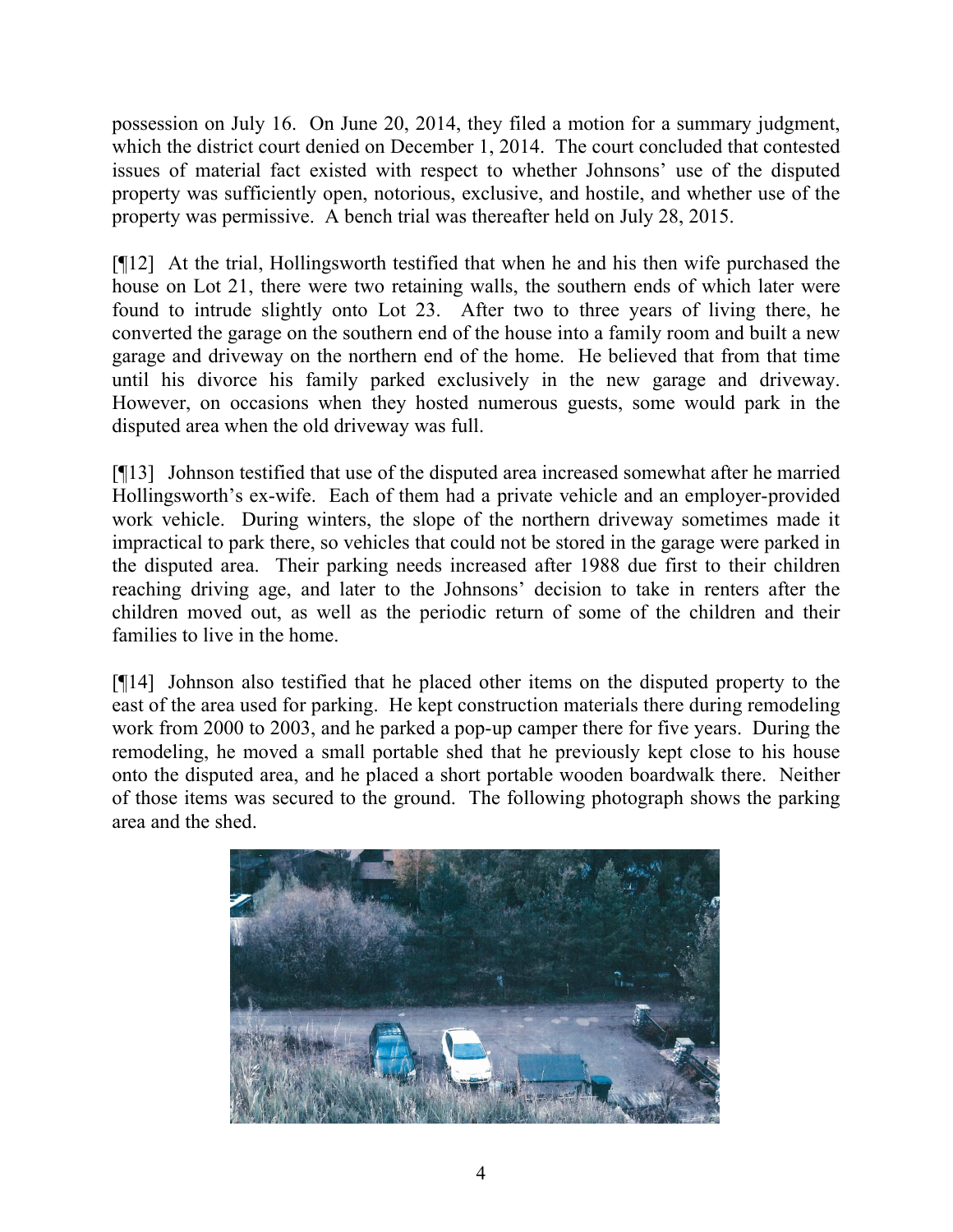[¶15] Until Galiher had her property surveyed and her property lines marked, Johnson did not know where Lot 21 ended and Lot 23 began, and he thought that her predecessors in interest permitted his use of the disputed area out of a sense of reasonable neighborly accommodation.<sup>3</sup> He recognized all along that his various neighbors owned much of the land he was using for parking, and until his first conversation with Galiher, he had taken no steps to assert his own ownership over any part of Lot 23.

[¶16] On March 17, 2016, the district court issued its decision, in which it concluded the Johnsons had proven their adverse possession claim. The court identified the central question to be whether, in light of Johnson's satisfaction of his burden of producing evidence indicative of adverse possession, Galiher sufficiently rebutted that proof with evidence that Johnson's use of the disputed property was permissive or otherwise not hostile to Galiher's ownership.<sup>4</sup>

[¶17] Paragraph 9 in the "Findings and Conclusions" portion of the district court's decision recites:

> Defendants' subjective intent or any other property owner's subjective intent is irrelevant in proving or disproving adverse possession. As such, the Court will only rely on the admissible objective evidence and testimony presented at trial in considering Defendants' intent to establish adverse possession.

The court found that between 1977 and 1984, and between 1986 and 2013, neither the Hollingsworths nor the Johnsons asked for or received permission from any owner of Lot 23 to use the disputed property. Finding that Galiher had not shown by admissible evidence that such use was permissive or a neighborly accommodation, the court determined the Johnsons had adversely possessed the property since 1986 and therefore acquired title to it in 1996.

[¶18] The district court's judgment to that effect issued on May 3, 2016, and Galiher timely perfected her appeal from that judgment.

<sup>&</sup>lt;sup>3</sup> One of those predecessors, Hazen Hatfield, confirmed that this was in fact his attitude towards Johnson's use of the disputed area. He owned Lot 23 from 2001 to 2012, and believed all along that he was simply being a good neighbor by allowing the Johnsons the convenience of parking in that area.

<sup>4</sup> Given the nature of this question and the fact, discussed below, that we defer to the trial court's resolution of factual issues, we will not address the court's evaluation of Johnson's evidence in any great detail. Instead, we will focus on matters that affected its consideration of Galiher's response.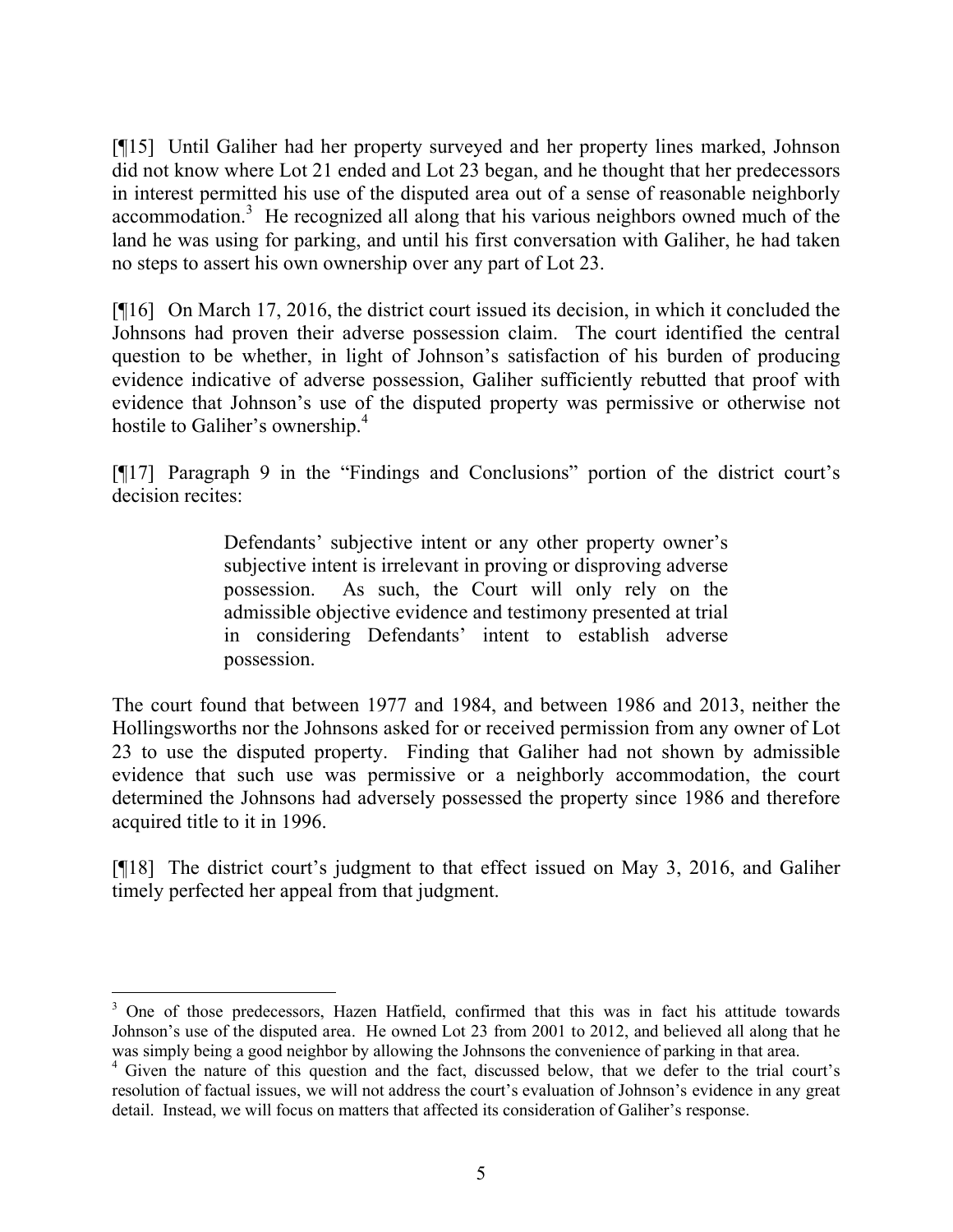## **DISCUSSION**

[¶19] When this Court reviews a decision of the district court following a bench trial, we do not limit ourselves to the extent we would in reviewing a jury verdict. We may examine all the properly admissible evidence in the record, giving due regard to the district court's opportunity to assess matters of credibility. We do not reweigh disputed evidence or set aside findings of fact unless they are clearly erroneous; that is, unless this Court's examination of all the evidence leaves us with the definite and firm conviction that a mistake has been made. The district court's application of the law is reviewed *de novo*. *Graybill v. Lampman*, 2014 WY 100, ¶ 25, 332 P.3d 511, 519 (Wyo. 2014); *Shores v. Lindsey*, 591 P.2d 895, 899-900 (Wyo. 1979).

[¶20] One claiming that he has adversely possessed the land of another for the ten-year period set out in Wyo. Stat. Ann. § 1-3-103 (LexisNexis 2015) must show that his use of the land was actual, open, notorious, exclusive, and continuous, and that it was hostile and pursuant to a claim of right or color of title. *Hillard v. Marshall,* 888 P.2d 1255, 1258 (Wyo. 1995); *Turner v. Floyd C. Reno & Sons, Inc.,* 769 P.2d 364, 368 (Wyo. 1989). A hostile possession or use is one that amounts to an assertion of ownership adverse to that of the record owner. It must be so incompatible with or so in defiance of the rights of the true owner that an ordinarily prudent owner would be on clear notice that his ownership is in jeopardy, that the claimant *intends* to possess the property as his own, and that the owner should take some action to protect his title. *Graybill*, ¶ 36, 332 P.3d at 522.

[¶21] Because the requirement of notice is fundamental to a claim of adverse possession, we have held that a claimant cannot establish a *prima facie* case by relying solely on his testimony as to his subjective hostile intent. He must introduce evidence that such intent was objectively made manifest by his observable words or actions. *Braunstein v. Robinson Family Ltd. Partnership, LLP,* 2010 WY 26, ¶ 19, 226 P.3d 826, 835 (Wyo. 2010); *Turner*, 769 P.2d at 368. Once the adverse claimant establishes a *prima facie* case, the burden shifts to the owner to present evidence rebutting that claim. *Hillard*, 888 P.2d at 1259.

[¶22] One means of accomplishing that end is to introduce proof that the claimant's use or possession of the disputed land was permissive. No manner, duration, or scope of use can be adverse if the owner permitted it. *Graybill*, ¶ 27, 332 P.3d at 519-20; *Hillard*, 888 P.2d at 1259. This Court opined nearly forty years ago that when a landowner allows a neighbor to use his land, that use should be deemed permissive. As we noted then, the law will not permit "that common neighborliness may only be indulged under penalty of encumbering one's property." *Gray v. Fitzhugh*, 576 P.2d 88, 90-91 (Wyo. 1978). One treatise has expressed that same view, noting that "property owners characteristically allow slight intrusions onto their land by their neighbors in order to promote good will and avoid bad feelings and confrontations," and that such a "neighbor generally does not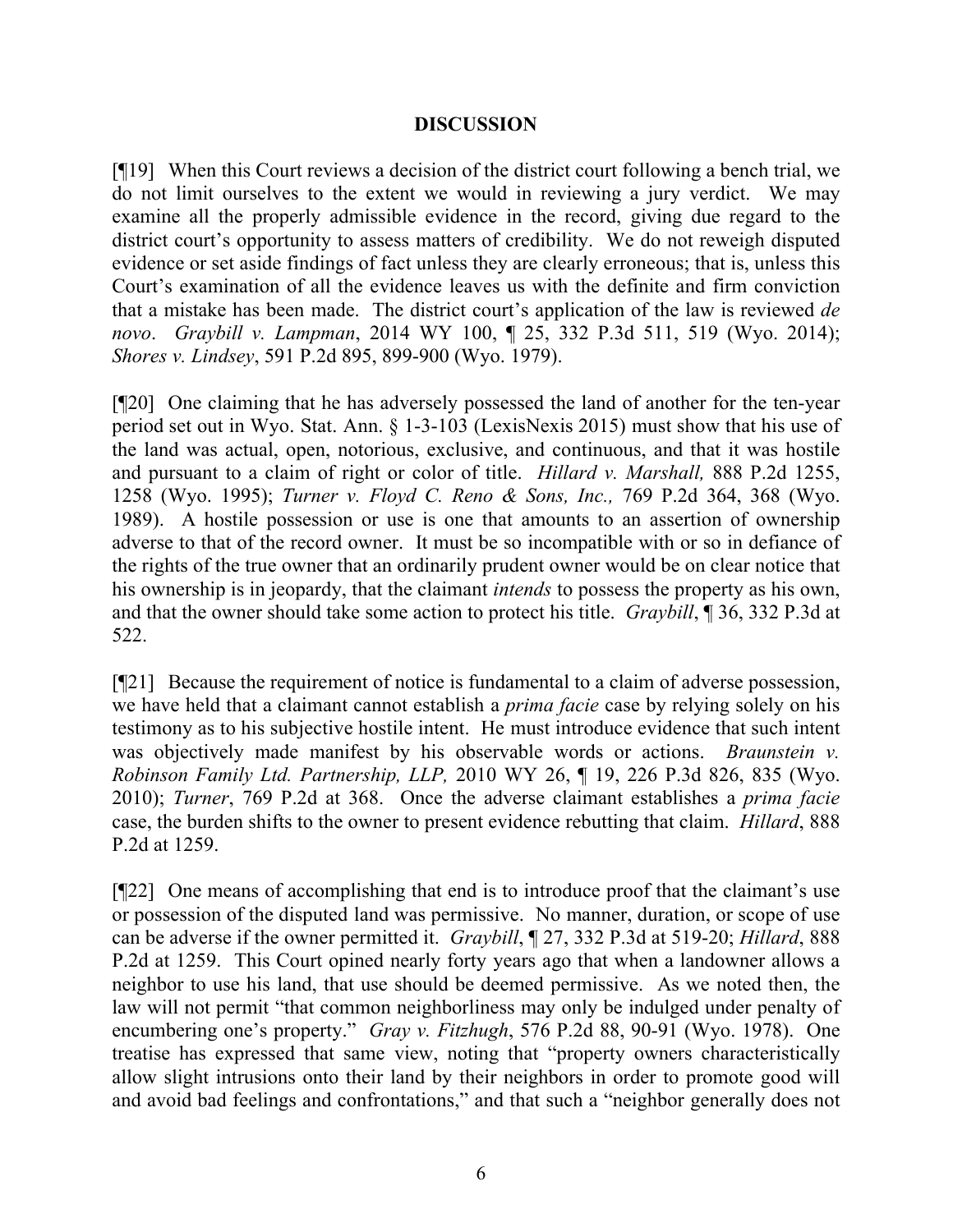intend to adversely possess . . . and thereby acquire title to that land." James C. Smith, *Neighboring Property Owner* § 6:1 (November 2016 update).

[¶23] For the most part, we take no issue with the district court's application of these principles. However, one ruling is fatally flawed. As noted above, the court concluded that none of Johnson's statements of his subjective intent were relevant to either prove or disprove adverse possession, and that consequently the court could not consider those statements in deciding the issues before it. Our decisions do not support that ruling.

[¶24] We have no doubt that the district court derived its view from our oft- repeated position that one seeking to establish a *prima facie* case of adverse possession cannot rely solely on his testimony about his subjective intent. Instead, he must introduce evidence that such intent manifested itself in objectively observable actions or words sufficient to notify the record title holder of that intent. That is a far cry, however, from saying that none of the claimant's statements of subjective intent are relevant.

[¶25] Statements like Mr. Johnson made out of court, particularly if made to the owner of the disputed property or members of the community, can be evidence every bit as objective and relevant as the nonverbal act of erecting a banner of conquest on the neighbor's land. Moreover, we have frequently held that a claimant's out-of-court statements that his possession or use of another's property was permissive may be considered as evidence that he lacked the requisite hostile and adverse intent.

[¶26] We noted long ago that although a claimant's intent and the character of his possession of another's land may often be ascertained better by his physical actions in relation to that land, his verbal actions—his words—in relation to the land should also be considered in evaluating the nature of the possession involved. *Shores*, 591 P.2d at 901. Thus, we found it significant to those issues that, during a conversation with the owner about a piece of property, the claimant left the impression that he recognized the owner's rights in the land. *Rutar Farms & Livestock, Inc. v. Fuss*, 651 P.2d 1129, 1135 (Wyo. 1982). *See also* 4 *Tiffany Real Property* § 1142 (3d ed. September 2016 update) (express or inferable recognition of title in the true owner will defeat assertion that property of another was possessed with adverse and hostile intent); § 1147 (claimant not in adverse possession if he acknowledges to owner or third person that title resides with the owner, or he disclaims title in himself to such persons).

[¶27] We have also observed that a claimant's conduct after he allegedly acquired adverse title to land is relevant to establish his intent during the period of his alleged adverse possession. *Miller v. Stovall*, 717 P.2d 798, 805-06 (Wyo. 1986), *overruled on other grounds by Ferguson Ranch, Inc. v. Murray*, 811 P.2d 287 (Wyo. 1991). Consequently, we held that his statements indicating that his use of disputed property was consensual should be understood to reach back to the time when the use commenced. *Id.*  This is so because the doctrine of adverse possession was never intended to permit the